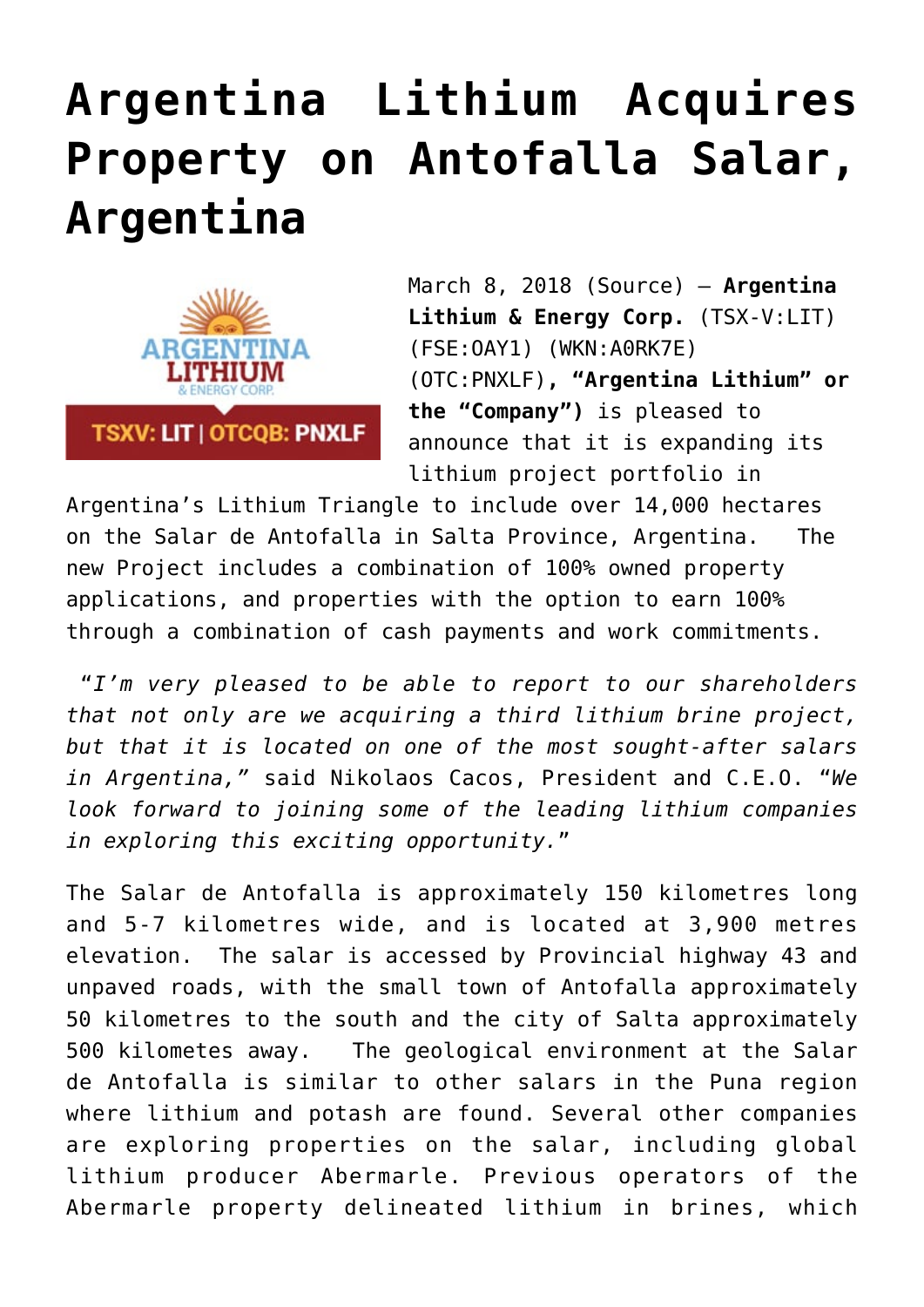Abermarle believes will be certified as the largest lithium resource in Argentina<sup>1</sup>. Reported grades from the salar include 350 mg/l lithium and 6,400mg/l potash $^2$  .

1 Albermarle September 12, 2016 News Release; [http://investors.albemarle.com](https://www.globenewswire.com/Tracker?data=LUcukw4e4ZE8Jr91NUhpWMKvi0rVNXNqVHfQcsbwW34c1sfptKYyPwKGWbuhZEeleYmPa8ZTuj650hqIX4YszpgyTGvL4zGuZ-uQ4IlkUKHZLkhJD9P0Ha8QxzoAw9Zz) accessed 3/5/18.

2 [https://roskill.com/news/lithium-albemarle-expands](https://www.globenewswire.com/Tracker?data=E_B5oTOvTT66mw4UaHgTOKX9atZMUFD07zWOVTF53ZO-tHrci6kiLRrP2AzoOYP4lfK2KAfEAVvyy9w2hiZ1EMhrhRic9-X0metin6DIODiYCBl_AXHooKz8CVIS2XLvlwyAqBumdWNpuKdjDD0MadJEw9j021_m7C_U7rYNVw-t2242LIavMqaOhudvfi_w)[argentina/](https://www.globenewswire.com/Tracker?data=E_B5oTOvTT66mw4UaHgTOKX9atZMUFD07zWOVTF53ZO-tHrci6kiLRrP2AzoOYP4lfK2KAfEAVvyy9w2hiZ1EMhrhRic9-X0metin6DIODiYCBl_AXHooKz8CVIS2XLvlwyAqBumdWNpuKdjDD0MadJEw9j021_m7C_U7rYNVw-t2242LIavMqaOhudvfi_w) accessed 3/5/18

*These facts were used to help prioritize the acquisition of these properties. The reader is cautioned that that proximity to a discovery, past-producing mine, or mineral resource, does not indicate that mineralization will occur on the Company's property, and if mineralization does occur, that it will occur in sufficient quantity or grade that would result in an economic extraction scenario. Results from other companies are not indicative of expected Argentina Lithium's results, as there has been insufficient exploration on the properties by Argentina Lithium.*

## **Project Acquisition Details**

Argentina Lithium has applied for 100% interest in approximately 9,000 hectares of mining claims in the north end of the Salar de Antofalla ("Staked Properties"). Furthermore, the Company has entered into an option agreement to earn a 100% interest in three additional properties totaling over 5,300 hectares ("Optioned Properties") situated adjacent to the Staked Properties. The Optioned Properties include two granted mine concessions and a third mine application. Terms of the option include cash payments totaling US\$3,500,000 over 42 months, but limited to only \$500,000 in the first 18 months. The option also includes annual exploration expenditure commitments of \$500,000 in year one, followed by \$1.5M in year two, \$2.0M in year 3 and \$3.0M in year 4.